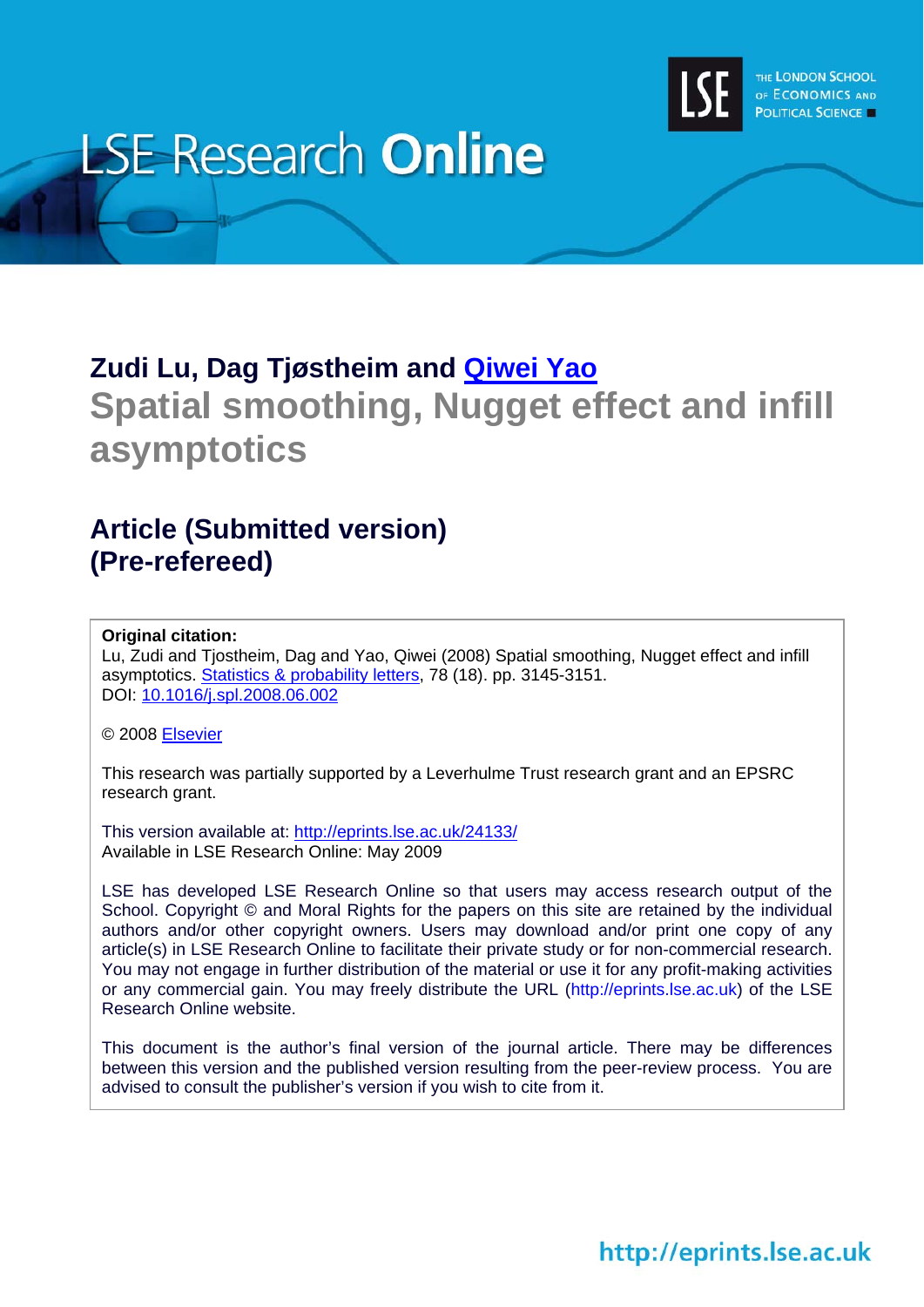# Spatial Smoothing, Nugget Effect and Infill Asymptotics<sup>∗</sup>

Zudi Lu<sup>1</sup> Dag Tjøstheim<sup>2</sup> Qiwei Yao<sup>3</sup>

<sup>1</sup>Department of Mathematics & Statistics, Curtin University of Technology, Perth, Australia

<sup>2</sup>Department of Mathematics, University of Bergen, 5007 Bergen, Norway

<sup>3</sup>Department of Statistics, London School of Economics, London, WC2A 2AE, UK

#### Abstract

For spatio-temporal regression models with observations taken regularly in time but irregularly over space, we investigate the effect of spatial smoothing on the reduction of variance in estimating both parametric and nonparametric regression functions. The processes concerned are stationary in time but may be nonstationary over space. Our study indicates that under the infill asymptotic framework, the existence of the so-called nugget effect in either regressor process or noise process is necessary for spatial smoothing to reduce the estimation variance. In particular the nugget effect in the regressor process may lead to a faster convergence rate in estimating nonparametric regression functions.

Keywords: Fixed-domain asymptotics, Non-lattice data; Nonparametric kernel smoothing; Nonstationarity; Spatio-temporal processes; Time series; Variance reduction

<sup>∗</sup>Partially supported by a Leverhulme Trust research grant and an EPSRC research grant.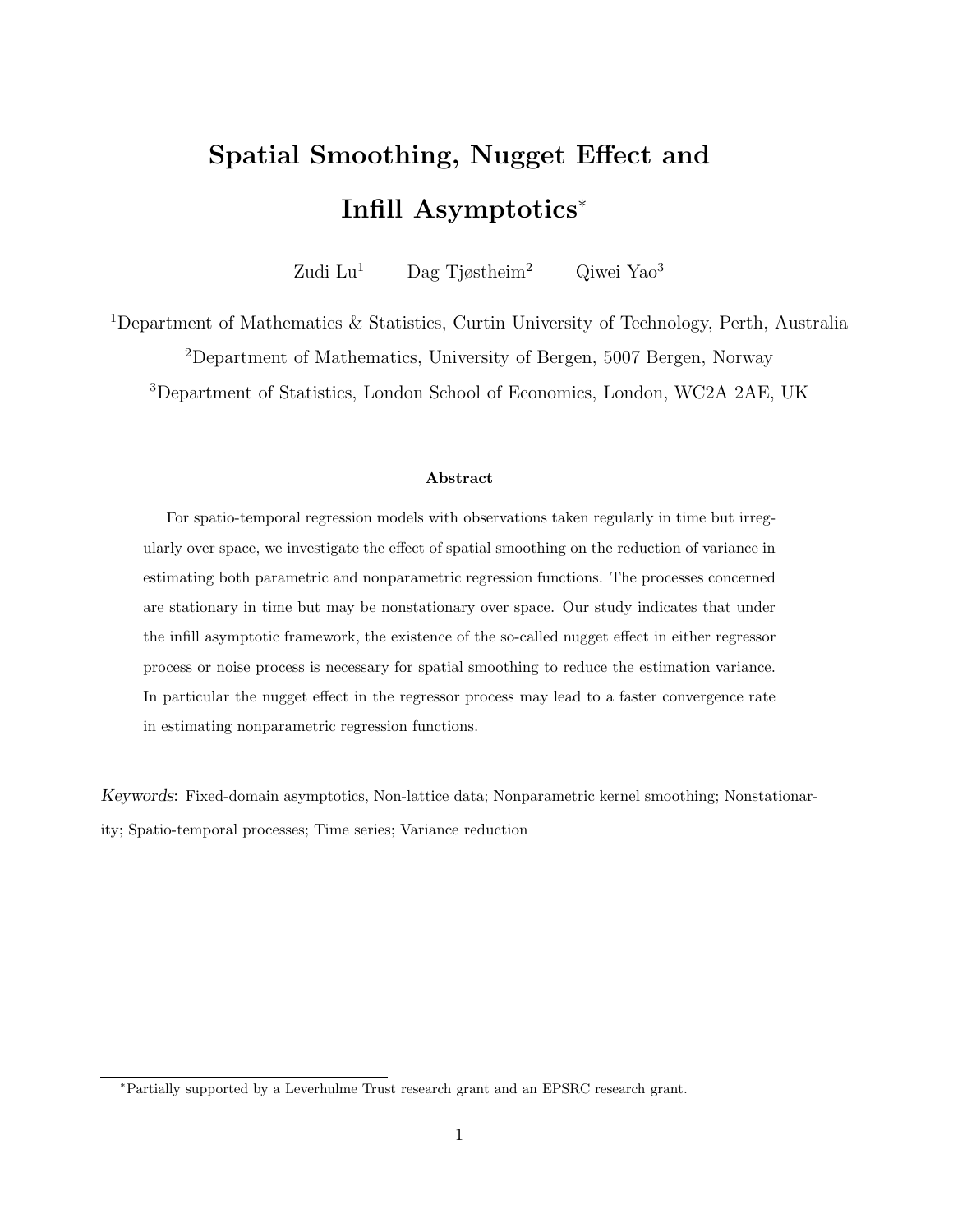### 1 Introduction

The goal of the paper is to reveal the impact of a nugget effect on spatial smoothing under the infill asymptotic framework which is also called the fixed-domain asymptotics (c.f. Cressie 1993, section 3.3, and Stein 1999, Chapter 3). We consider a class of spatio-temporal models designed for fitting data observed regularly in time and irregularly over space. Since we assume that the process at a given location depends on the time-lagged values of that location and of the spatial neighbouring locations, the process is unilateral in time. This is in marked contrast to purely spatial autoregressive models for which an artificial unilateral order is used in model specification and this artifact limits severely the applicability in modelling real spatial data (Yao and Brockwell 2006).

Another important feature of our setting is that stationarity is assumed in time only, not over space. Indeed the model is capable of catching nonstationary spatial variation, although we require that the functions to be estimated are continuous. Accordingly we adopt a strategy of two step estimation: an initial estimator at each location is based on the observations taken at this location only, and then spatial smoothing to pull information together from neighbouring locations. The initial estimation is the same as that for a time series, which makes effective use of the stationarity in time. The second estimator, i.e. the spatial smoothing, relies on the continuity of the function to be estimated. Naturally one would expect that the spatial smoothing could improve the estimator obtained in the first step. Unfortunately this is only true in the presence of the so-call nugget effect. We illustrate this phenomenon in both parametric and nonparametric settings. To highlight the essence of the problem, we impose some generic assumptions on the initial estimators to avoid some standard and tedious regularity conditions. A special case of the parametric setting (i.e. linear model) was investigated in Zhang et al. (2003). A part of the result for nonparametric setting was established in Lu et al. (2007) for varying coefficient spatiotemporal models. Both Zhang et al. (2003) and Lu et al. (2007) contain some simulation studies illustrating the finite sample performance of the two step estimation procedure.

The results reported in this paper are somehow in a similar spirit to those of Zhang (2004) which showed that parameters in some parametric variograms of spatial processes may not be estimated consistently under the infill asymptotic framework.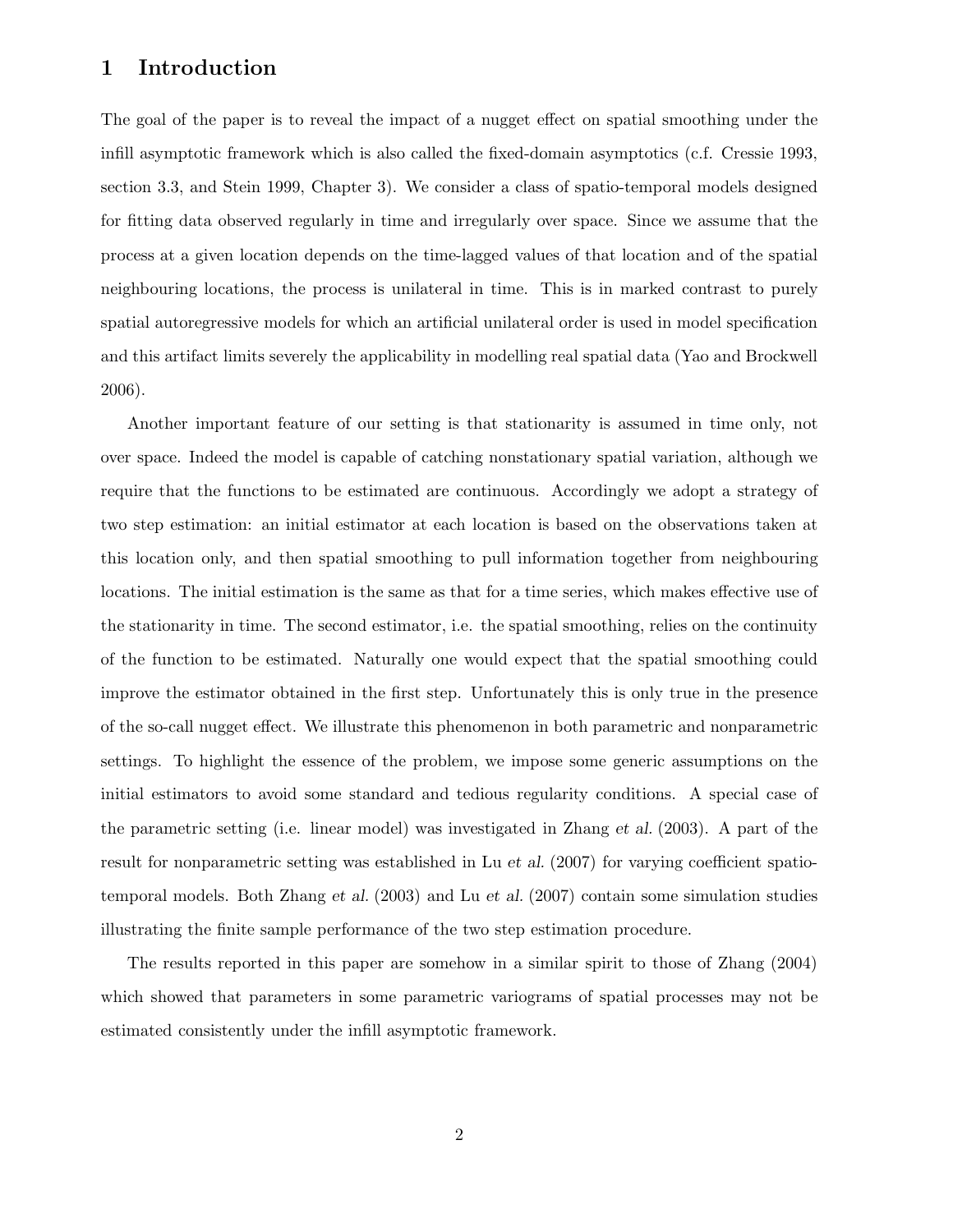### 2 Models and estimation methods

#### 2.1 Spatio-temporal regression model

For each fixed location  $\mathbf{s} = (u, v)^\tau \in \mathcal{S}$ , the process  $\{(Y_t(\mathbf{s}), \mathbf{X}_t(\mathbf{s})), t = 1, 2, \dots\}$  is strictly stationary, where  $Y_t(\mathbf{s})$  is a scalar,  $\mathbf{X}_t(\mathbf{s})$  is a  $d \times 1$  vector, and  $S$  is a bounded subset of  $\mathbb{R}^2$ . Furthermore, we assume that

$$
Y_t(\mathbf{s}) = m_\mathbf{s} \{ \mathbf{X}_t(\mathbf{s}) \} + \varepsilon_t(\mathbf{s}) \equiv m \{ \mathbf{s}, \mathbf{X}_t(\mathbf{s}) \} + \varepsilon_t(\mathbf{s}), \qquad t = 1, 2, \cdots,
$$
\n(2.1)

where the regression function  $m_{s}(\cdot) = m(s, \cdot)$  may be known upto some unknown parameters, or completely unknown. Nevertheless we always assume  $m(s, x)$  is continuous in s. Furthermore we assume that the noise processes  $\varepsilon_t(\mathbf{s})$  satisfy the conditions below.

A1  $\{\varepsilon_1(s), s \in S\}, \{\varepsilon_2(s), s \in S\},\cdots$  is a sequence of independent and identically distributed spatial processes, and  $E\{\varepsilon_t(\mathbf{s})\}=0$ . Further, for each  $t > 1$ ,  $\{\varepsilon_t(\mathbf{s}), \mathbf{s} \in \mathcal{S}\}\$ is independent of  $\{(Y_{t-j}(\mathbf{s}), \mathbf{X}_{t+1-j}(\mathbf{s})), \mathbf{s} \in \mathcal{S} \text{ and } j \geq 1\}.$  The spatial covariance function

$$
\Gamma(\mathbf{s}_1, \mathbf{s}_2) \equiv \text{Cov}\{\varepsilon_t(\mathbf{s}_1), \varepsilon_t(\mathbf{s}_2)\}\tag{2.2}
$$

is bounded over  $S^2$ .

In addition we assume that the noise  $\varepsilon_t(s)$  admits the decomposition below.

**A2** For any  $t \geq 1$  and  $s \in \mathcal{S}$ ,

$$
\varepsilon_t(\mathbf{s}) = \varepsilon_{1,t}(\mathbf{s}) + \varepsilon_{2,t}(\mathbf{s}),\tag{2.3}
$$

where  $\{\varepsilon_{1,t}(\mathbf{s}), t \geq 1, \mathbf{s} \in \mathcal{S}\}\$ and  $\{\varepsilon_{2,t}(\mathbf{s}), t \geq 1, \mathbf{s} \in \mathcal{S}\}\$ are two independent processes, and both fulfill the conditions imposed on  $\{\varepsilon_t(\mathbf{s})\}$  in A1 above. Further,  $\Gamma_1(\mathbf{s}_1,\mathbf{s}_2) \equiv \text{Cov}\{\varepsilon_{1,t}(\mathbf{s}_1),\,\varepsilon_{1,t}(\mathbf{s}_2)\}\$ is continuous in  $(\mathbf{s}_1,\mathbf{s}_2),$  and  $\text{Cov}\{\varepsilon_{2,t}(\mathbf{s}_1),\,\varepsilon_{2,t}(\mathbf{s}_2)\} =$  $\sigma_2^2(\mathbf{s}_1) \ge 0$  if  $\mathbf{s}_1 = \mathbf{s}_2$ , and 0 otherwise, where  $\sigma_2^2(\mathbf{s})$  is continuous.

When  $\sigma_2^2(s) > 0$ , Condition A2 implies that the nugget effect exists in the spatial noise process  $\{\varepsilon_t(\mathbf{s}), \mathbf{s} \in \mathcal{S}\}\$ . The nugget effect was introduced by G. Matheron in early 1960's. It reflects the fact that the variogram  $E{\{\varepsilon_t(\mathbf{s}_1) - \varepsilon_t(\mathbf{s}_2)\}}^2$  does not converges to 0 as  $||\mathbf{s}_1 - \mathbf{s}_2|| \to 0$ , where  $|| \cdot ||$  denotes the Euclidean distance. In our notation, it is equivalent to the fact that the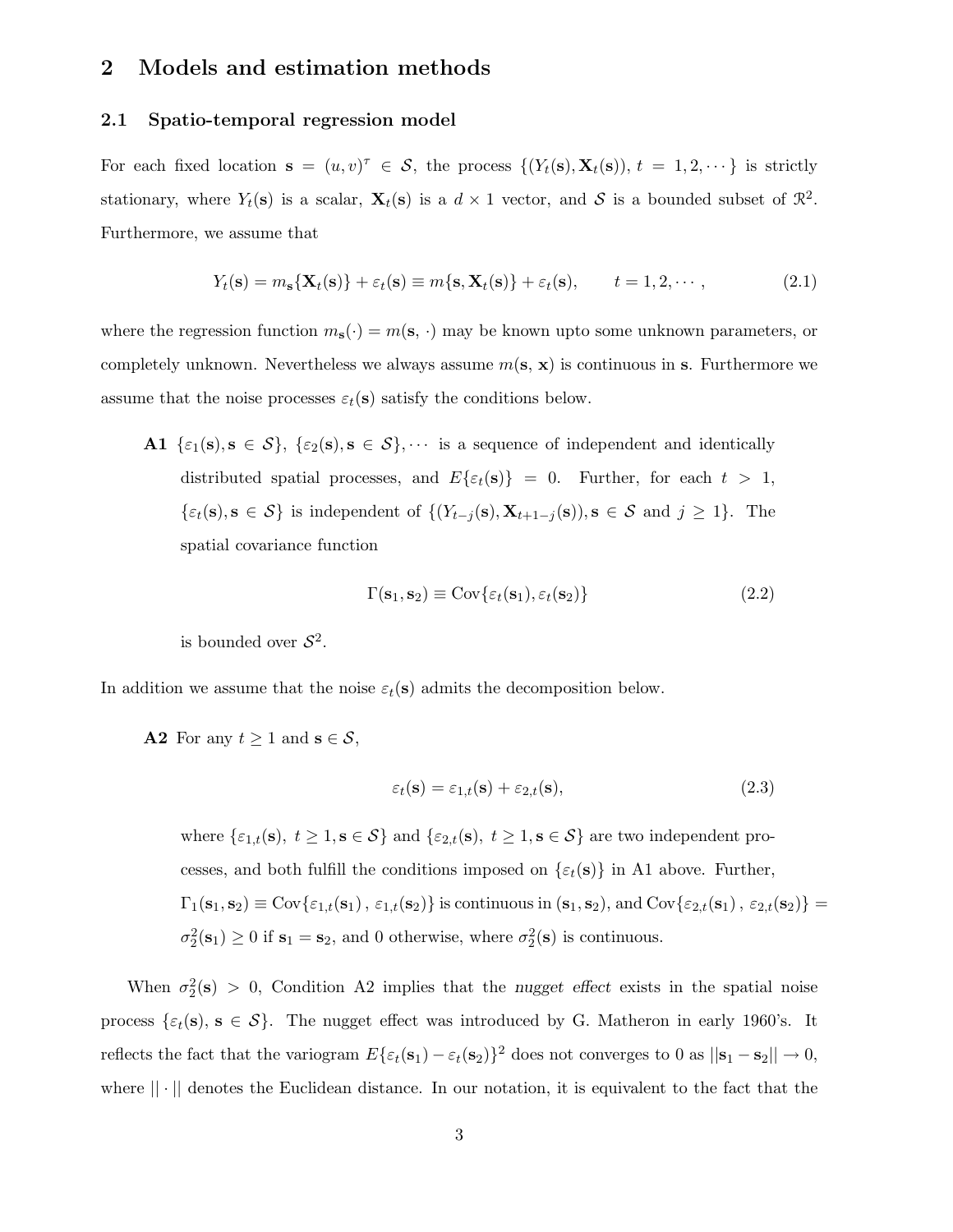function  $\gamma(s) \equiv \Gamma(s_1 + s, s_1)$  is not continuous at  $s = 0$  for any given  $s_1 \in S$ . For example, A2 implies that  $\Gamma(\mathbf{s}_1 + \mathbf{s}, \mathbf{s}_1) = \Gamma_1(\mathbf{s}_1, \mathbf{s}_1) + \sigma_2^2(\mathbf{s}_1)$  if  $\mathbf{s} = 0$ , and  $\Gamma_1(\mathbf{s}_1 + \mathbf{s}, \mathbf{s}_1)$  otherwise. Note that decomposition (2.3) is a convenient way, but not the only way, to model a nugget effect. In this decomposition,  $\varepsilon_{1,t}(\mathbf{s})$  represents system noise which typically has continuous sample realizations (in s), while  $\varepsilon_{2,t}(\mathbf{s})$  stands for microscale variation and/or measurement noise; see, e.g. Cressie (1993, section 2.3.1).

Zhang et al. (2003) considered a parametric form  $m_s(\cdot) = g(\cdot, \theta(s))$  while  $\mathbf{X}_t(s)$  consists of some time-lagged value of  $Y_t(\mathbf{s})$ . Spatio-temporal linear or nonlinear autoregressive model is a special case of (2.1) for which  $\mathbf{X}_t(\mathbf{s})$  may consist of time-lagged values of not only  $Y_t(\mathbf{s})$  but also  $Y_t(i)$  for some i in the neighbourhood of s.

# 2.2 Two estimators for  $m_s(\cdot)$

The setting presented above assumes stationarity in time t. But the process may be nonstationary over space. Under such a setting, a natural initial estimator for  $m_s(\cdot)$  will be based on the observations at location s only. This is essentially a time series estimation problem. The continuity of  $m_s(\cdot) = m(s, \cdot)$  invites the possibility that the quality of estimation may be improved by smoothing the time series estimators over a small neighbourhood in space. Below we outline this two-step estimation strategy for both parametric and nonparametric  $m_s(\cdot)$ .

#### 2.2.1 Parametric estimation

We first consider the case that  $m_s(\cdot) = g(\cdot, \theta(s))$ , where the form of the smooth function g is known,  $\theta(s)$  is a unknown  $r \times 1$  parameter vector. For a given location  $s \in S$ , we have the observations in time  $\{Y_t(\mathbf{s}), \mathbf{X}_t(\mathbf{s}), t = 1, \cdots, T\}$ . Without assuming anything about the distribution of  $\varepsilon_t(\mathbf{s})$ , a natural estimator for  $\theta(\mathbf{s})$  is the least squares estimator (LSE) defined as

$$
\widehat{\boldsymbol{\theta}}(\mathbf{s}) = \arg\min_{\boldsymbol{\theta}} \sum_{t=1}^{T} [Y_t(\mathbf{s}) - g\{\mathbf{X}_t(\mathbf{s}), \boldsymbol{\theta}\}]^2.
$$
 (2.4)

Then  $\hat{\theta}(s)$  is the solution of the equation

$$
\sum_{t=1}^{T} [Y_t(\mathbf{s}) - g\{\mathbf{X}_t(\mathbf{s}), \boldsymbol{\theta}\}] \dot{g}\{\mathbf{X}_t(\mathbf{s}), \boldsymbol{\theta}\} = 0,
$$
\n(2.5)

where  $\dot{g}(\cdot, \theta) = \partial g(\cdot, \theta) / \partial \theta$ . We assume that

$$
\widehat{\boldsymbol{\theta}}(\mathbf{s}) - \boldsymbol{\theta}(\mathbf{s}) = \{ \mathcal{X}(\mathbf{s})^{\tau} \mathcal{X}(\mathbf{s}) \}^{-1} \mathcal{X}(\mathbf{s})^{\tau} \boldsymbol{\varepsilon}(\mathbf{s}) + o_P(T^{-1/2}), \tag{2.6}
$$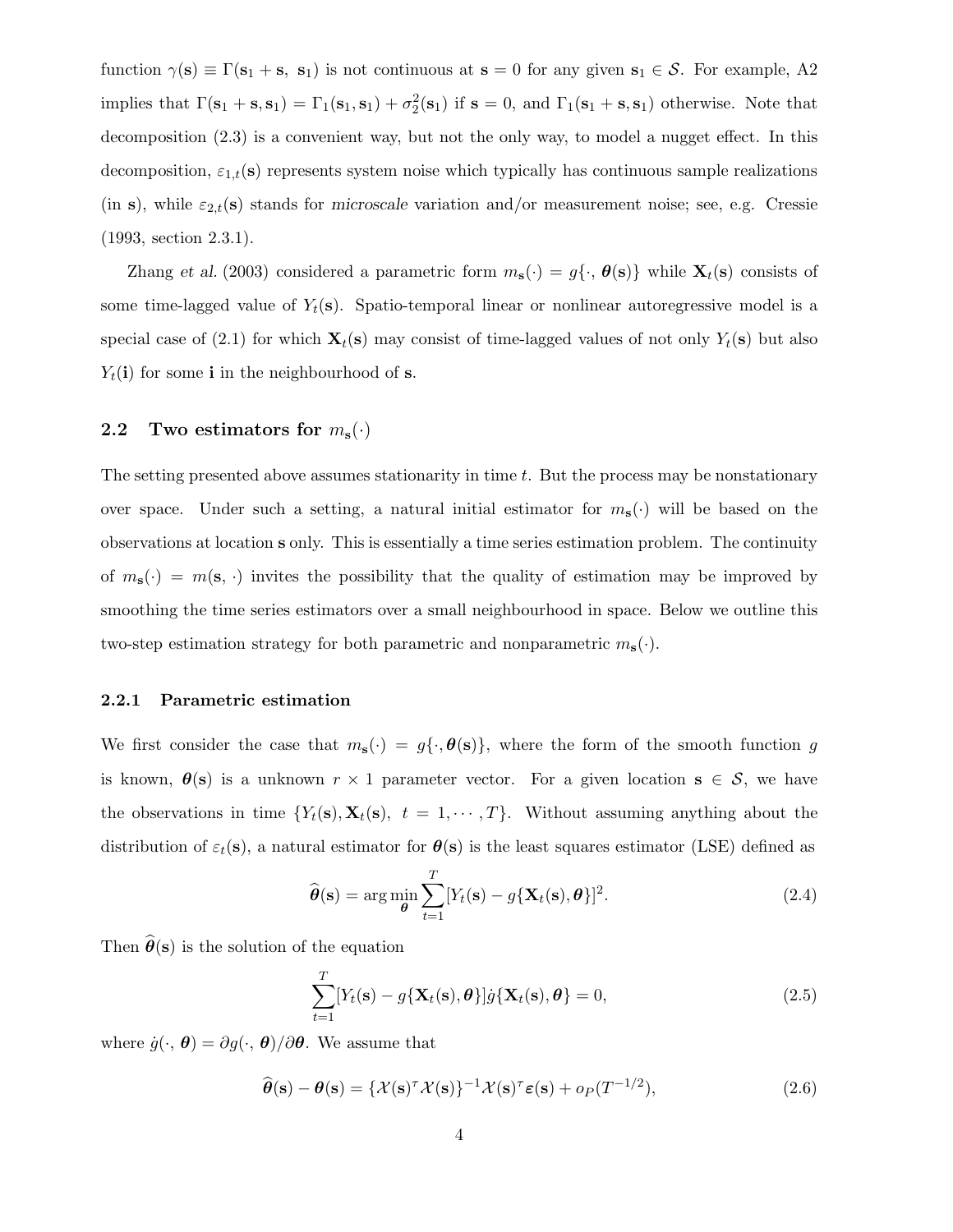where  $\mathcal{X}(s)$  is a  $T \times r$  matrix with  $\dot{g}\{\mathbf{X}_t(s), \theta(s)\}^{\tau}$  as its t-th row,  $\varepsilon(s) = {\varepsilon_1(s), \cdots, \varepsilon_T(s)}^{\tau}$ . Note that  $(2.6)$  may be derived from  $(2.5)$  with additional conditions on g and the underlying distribution. Since the goal of this paper is to highlight the essence of spatial smoothing in relation to the nugget effect, we proceed with our investigation by treating (2.6) as an assumption instead of going through more detailed technical arguments. Obviously for linear  $g$  (i.e.  $g(\mathbf{x}, \boldsymbol{\theta}) = \mathbf{x}^{\tau} \boldsymbol{\theta}$ ), (2.6) holds with  $o_P(n^{-1/2}) \equiv 0$ . In fact it may also be verified for a general class of M-estimators; see, e.g. Chapter 7 of Serfling (1980).

When  $\theta(s)$  is continuous in s, intuitively the estimator  $\hat{\theta}(s)$  might be improved by utilizing the information from the neighbourhood locations of s. A simple approach to achieve this is to use Nadaraya-Watson kernel smoothing over space. To this end, we assume availability of the data  $\{(Y_t(\mathbf{s}_n), \mathbf{X}_t(\mathbf{s}_n)), t = 1, \cdots, T, n = 1, \cdots, N\}$ . The spatial smoothing estimator at the location  $\mathbf{s}_0$  is defined as

$$
\widetilde{\boldsymbol{\theta}}(\mathbf{s}_0) = \sum_{n=1}^{N} \widehat{\boldsymbol{\theta}}(\mathbf{s}_n) W_b(\mathbf{s}_n - \mathbf{s}_0) / \sum_{n=1}^{N} W_b(\mathbf{s}_n - \mathbf{s}_0),
$$
\n(2.7)

where  $W(\cdot) \ge 0$  is a density function on  $\mathcal{R}^2$ ,  $b > 0$  is a bandwidth, and  $W_b(\cdot) = b^{-2}W(\cdot/b)$ . Note that the estimator  $\tilde{\theta}(s_0)$  applies regardless whether or not there are observations available at the location  $s_0$ .

#### 2.2.2 Nonparametric estimation

Suppose now  $m_s(\cdot) = m(s, \cdot)$  is an unknown smooth function. To simplify our discussion, we use the local linear regression method for the initial estimation based on time series data only. This leads to the estimator  $\hat{m}(\mathbf{s}, \mathbf{x}) = \hat{a}$ , where

$$
(\widehat{a}, \widehat{\mathbf{a}}_1) = \arg\min_{a, \mathbf{a}_1} \sum_{t=1}^T [Y_t(\mathbf{s}) - a - \mathbf{a}_1^T \{\mathbf{X}_t(\mathbf{s}) - \mathbf{x}\}]^2 K_h \{\mathbf{X}_t(\mathbf{s}) - \mathbf{x}\},
$$
\n(2.8)

where  $K(\cdot) \geq 0$  is a density function on  $\mathcal{R}^d$ ,  $h > 0$  is a bandwidth, and  $K_h(\cdot) = h^{-d}K(\cdot/h)$ . It may be shown that

$$
\widehat{m}(\mathbf{s}, \mathbf{x}) - m(\mathbf{s}, \mathbf{x}) = \frac{1}{Tp(\mathbf{s}, \mathbf{x})} \sum_{t=1}^{T} \varepsilon_t(\mathbf{s}) K_h \{ \mathbf{X}_t(\mathbf{s}) - \mathbf{x} \} \{ 1 + o_P(1) \} \n+ \frac{h^2}{2} \int \mathbf{y}^\tau \ddot{m}(\mathbf{s}, \mathbf{x}) \mathbf{y} K(\mathbf{y}) d\mathbf{y} \{ 1 + o_P(1) \},
$$
\n(2.9)

where  $p(\mathbf{s}, \cdot)$  denotes the probability density of  $\mathbf{X}_t(\mathbf{s})$ , and  $\ddot{m}(\mathbf{s}, \mathbf{x}) = \frac{\partial^2}{\partial \mathbf{x} \partial \mathbf{x}^{\tau}} m(\mathbf{s}, \mathbf{x})$ .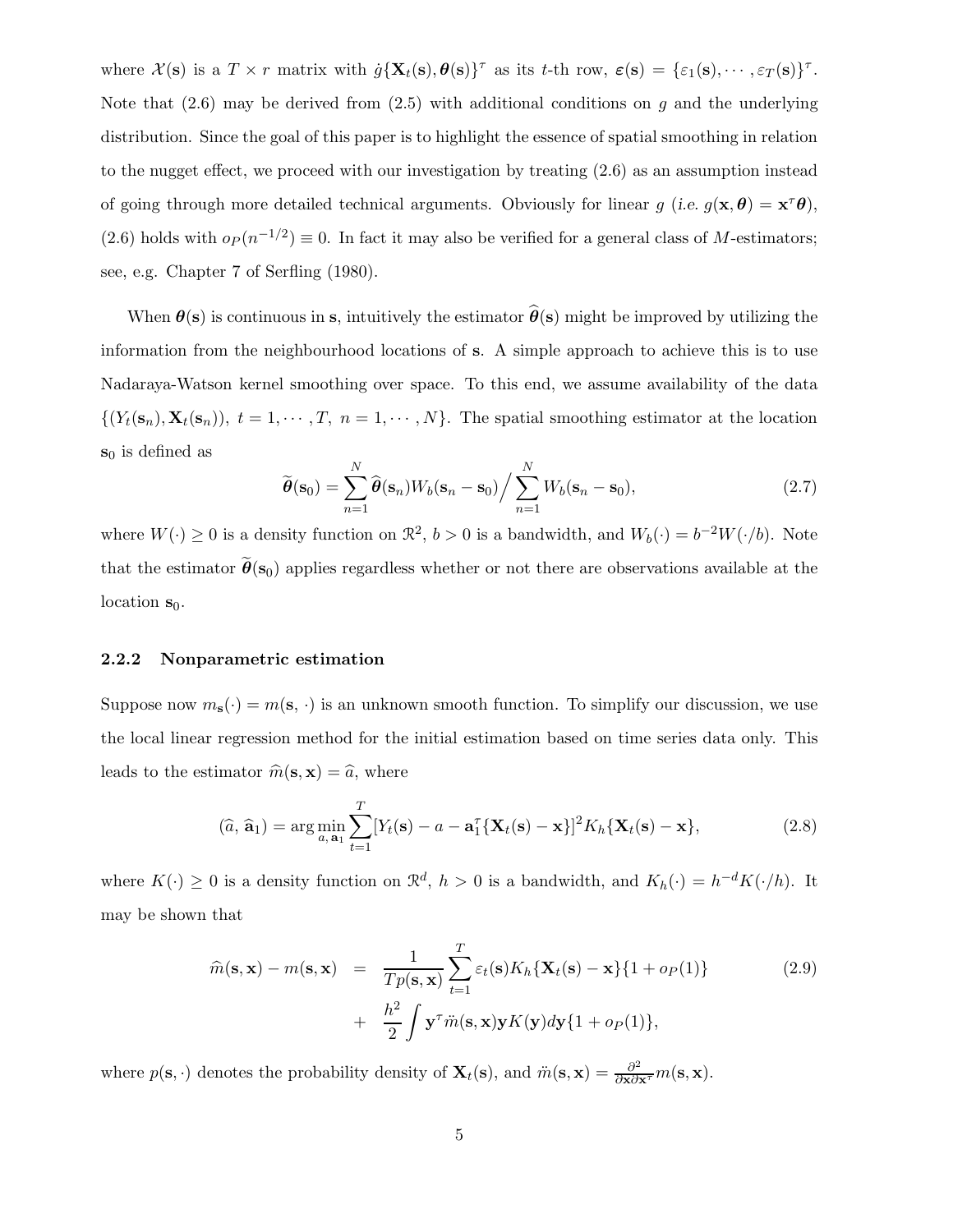Similar to  $(2.7)$ , the spatial smoothing estimator at the location  $s_0$  is defined as

$$
\widetilde{m}(\mathbf{s}_0, \mathbf{x}) = \sum_{n=1}^{N} \widehat{m}(\mathbf{s}_n, \mathbf{x}) W_b(\mathbf{s}_n - \mathbf{s}_0) / \sum_{n=1}^{N} W_b(\mathbf{s}_n - \mathbf{s}_0).
$$
\n(2.10)

## 3 Variance reduction

We study the asymptotic properties of the estimators defined in section 2 above. By comparing the asymptotic variances, we will see that the spatial smoothing leads to an improvement in the estimation for  $m_s(\cdot)$  when there exists a nugget effect.

We consider the asymptotic approximations when both T and N tend to  $\infty$ . First we introduce some regularity conditions which apply to both the parametric and the nonparametric case.

- **A3** As  $N \to \infty$ ,  $N^{-1} \sum_{i=1}^{N} I(\mathbf{s}_i \in A) \to \int_A f(\mathbf{s}) d\mathbf{s}$  for any measurable set  $A \subset S$ , where f is a sampling intensity (i.e. density) function on S. Further,  $f > 0$  has continuous first order partial derivatives in a neighborhood of  $s_0 \in S$ .
- **A4** The kernel  $W(\cdot)$  is a measurable density function on  $\mathbb{R}^2$  with a bounded support, and  $\int zW(z)dz = 0$ . As  $N \to \infty$ ,  $b \to 0$  and  $Nb^2 \to \infty$ .
- **A5** For any  $s \in S$ , there exists a constant  $C_0$  such that  $E\|\mathbf{X}_t(s)\|^2$ <sup>δ</sup> <  $C_0 < \infty$  for some  $\delta > 2$ . Further, the process  $\{(Y_t(\mathbf{s}), \mathbf{X}_t(\mathbf{s})), t \geq 1\}$  is strictly stationary and  $\alpha$ -mixing with the mixing coefficient  $\alpha(k)$ , independent of s, satisfying the condition  $\sum_{k=1}^{\infty} {\{\alpha(k)\}}^{1-2/\delta} < \infty$ .

Condition A3 assumes that all the locations are within a fixed area determined by the intensity function f when  $N \to \infty$ . Note that N is the number of locations where the observations are taken. Our approach belongs to the category of the fixed-domain asymptotics. Fixed-domain asymptotics is one of two frequently used asymptotic frameworks in the analysis of spatial statistics; see, e.g. Cressie (1993, §3.3). Condition A4 is standard for kernel smoothing. Note that the number of observations used in a local estimation is of the order  $Nb^2$  which has to tend to  $\infty$  in any asymptotic argument. Condition A5 requires that at each location, the multiple time series  $\{(Y_t, \mathbf{X}_t(\mathbf{s})), t \geq 1\}$  is strictly stationary and  $\alpha$ -mixing. For example, linear and causal ARMA time series with continuously-distributed innovations are  $\alpha$ -mixing with exponentially decaying mixing coefficients. For further discussion on mixing properties of time series, see section 2.6 of Fan and Yao (2003).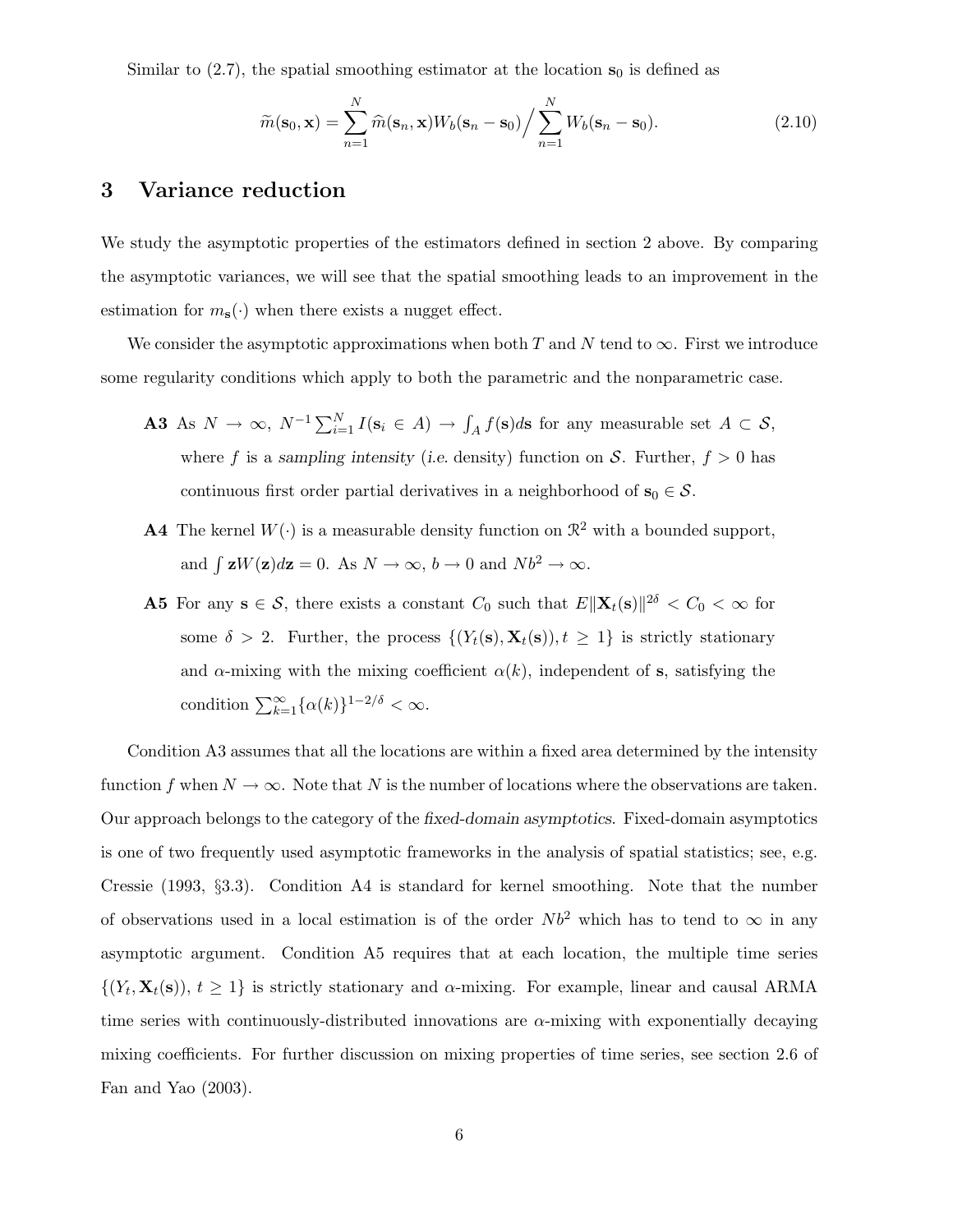#### 3.1 Parametric case

Theorem 1. Let conditions A1 – A5 hold.

(i) Suppose that (2.6) holds for  $s = s_0$ . Then as  $T \to \infty$ , it holds that

$$
\widehat{\boldsymbol{\theta}}(\mathbf{s}_0) - \boldsymbol{\theta}(\mathbf{s}_0) = T^{-1/2} \sigma(\mathbf{s}_0) \, \mathbf{M}(\mathbf{s}_0)^{-1/2} \, \boldsymbol{\xi}_1 \, \{ 1 + o_P(1) \},
$$

where  $\boldsymbol{\xi}_1 \sim N(0, \mathbf{I}_r)$ ,  $\sigma(\mathbf{s})^2 = \text{Var}\{\varepsilon_t(\mathbf{s})\}$ , and  $\mathbf{M}(\mathbf{s}) = E[j\{\mathbf{X}_t(\mathbf{s}), \boldsymbol{\theta}(\mathbf{s})\}j\{\mathbf{X}_t(\mathbf{s}), \boldsymbol{\theta}(\mathbf{s})\}^{\tau}]$ .

(ii) Suppose on a neighbourhood of  $s_0$  (2.6) holds uniformly in s and  $\theta(s)$  is twice continuously differentiable. Then as  $T \to \infty$  and  $N \to \infty$ , it holds that

$$
\widetilde{\theta}(\mathbf{s}_0) - \theta(\mathbf{s}_0) = b^2 \mathbf{a}(\mathbf{s}_0) + T^{-1/2} \mathbf{Q}(\mathbf{s}_0)^{1/2} \boldsymbol{\xi}_2 \{1 + o_P(1)\},
$$

where  $\xi_2 \equiv \xi_{2,T,N}$  is a sequence of  $r \times 1$  random vectors with zero mean and identity covariance matrix,  $\mathbf{a}(s)$  is a  $r \times 1$  vector with the j-th element

$$
\mathrm{tr}\Big[\Big\{\frac{1}{2}\frac{\partial^2\theta_j(\mathbf{s})}{\partial\mathbf{s}\partial\mathbf{s}^{\tau}}+\frac{\dot{f}(\mathbf{s})}{f(\mathbf{s})}\frac{\partial\theta_j(\mathbf{s})}{\partial\mathbf{s}^{\tau}}\Big\}\int\mathbf{z}\mathbf{z}^{\tau}W(\mathbf{z})d\mathbf{z}\Big]+o(1),
$$

and

$$
\mathbf{Q(s)} = \sigma_1(\mathbf{s})^2 \mathbf{M(s)}^{-1} \mathbf{M}_1(\mathbf{s}) \mathbf{M(s)}^{-1} + \frac{\sigma_2(\mathbf{s})^2}{Nb^2 f(\mathbf{s})} \mathbf{M(s)}^{-1} \int W(z_1, z_2)^2 dz_1 dz_2.
$$

In the above expressions,  $\theta_j(\mathbf{s})$  denotes the j-th element of  $\theta(\mathbf{s})$ ,  $\dot{f}(\mathbf{s}) = \partial f(\mathbf{s})/\partial \mathbf{s}$ ,  $\sigma_1(\mathbf{s})^2 =$  $\Gamma_1(\mathbf{s}, \mathbf{s})$ ,  $\Gamma_1(\cdot, \cdot)$  and  $\sigma_2(\cdot)^2$  are defined as in A2, and

$$
\mathbf{M}_1(\mathbf{s}) = \lim_{\mathbf{i} \to 0} E[\dot{g}\{\mathbf{X}_t(\mathbf{s}), \pmb{\theta}(\mathbf{s})\}\dot{g}\{\mathbf{X}_t(\mathbf{s}+\mathbf{i}), \pmb{\theta}(\mathbf{s})\}^{\tau}]
$$

Theorem 1(i) follows directly from the LLN and CLT for  $\alpha$ -mixing sequences, see, e.g. section 2.6.3 of Fan and Yao (2003). With the assumption imposed on (2.6), the proof for (ii) is similar to the proof of Theorem 1 of Zhang et al. (2003).

**Remark 1.** (i) Since  $\sigma(\mathbf{s}_0)^2 = \sigma_1(\mathbf{s}_0)^2 + \sigma_2(\mathbf{s}_0)^2$  (see condition A2), Theorem 1 implies that the asymptotic approximation for the variance matrix of  $\hat{\theta}(\mathbf{s}_0)$  may be written as

$$
\frac{1}{T}\sigma_1(s_0)^2 \mathbf{M}(s_0)^{-1} + \frac{1}{T}\sigma_2(s_0)^2 \mathbf{M}(s_0)^{-1},
$$

while the approximation for the variance of  $\tilde{\theta}(\mathbf{s}_0)$  is of the form

$$
\frac{1}{T}\sigma_1(\mathbf{s}_0)^2 \mathbf{M}(\mathbf{s}_0)^{-1} \mathbf{M}_1(\mathbf{s}_0) \mathbf{M}(\mathbf{s}_0)^{-1} + \frac{1}{T}\sigma_2(\mathbf{s}_0)^2 \mathbf{M}(\mathbf{s}_0)^{-1} \frac{1}{Nb^2 f(\mathbf{s}_0)} \int W(z_1, z_2)^2 dz_1 dz_2.
$$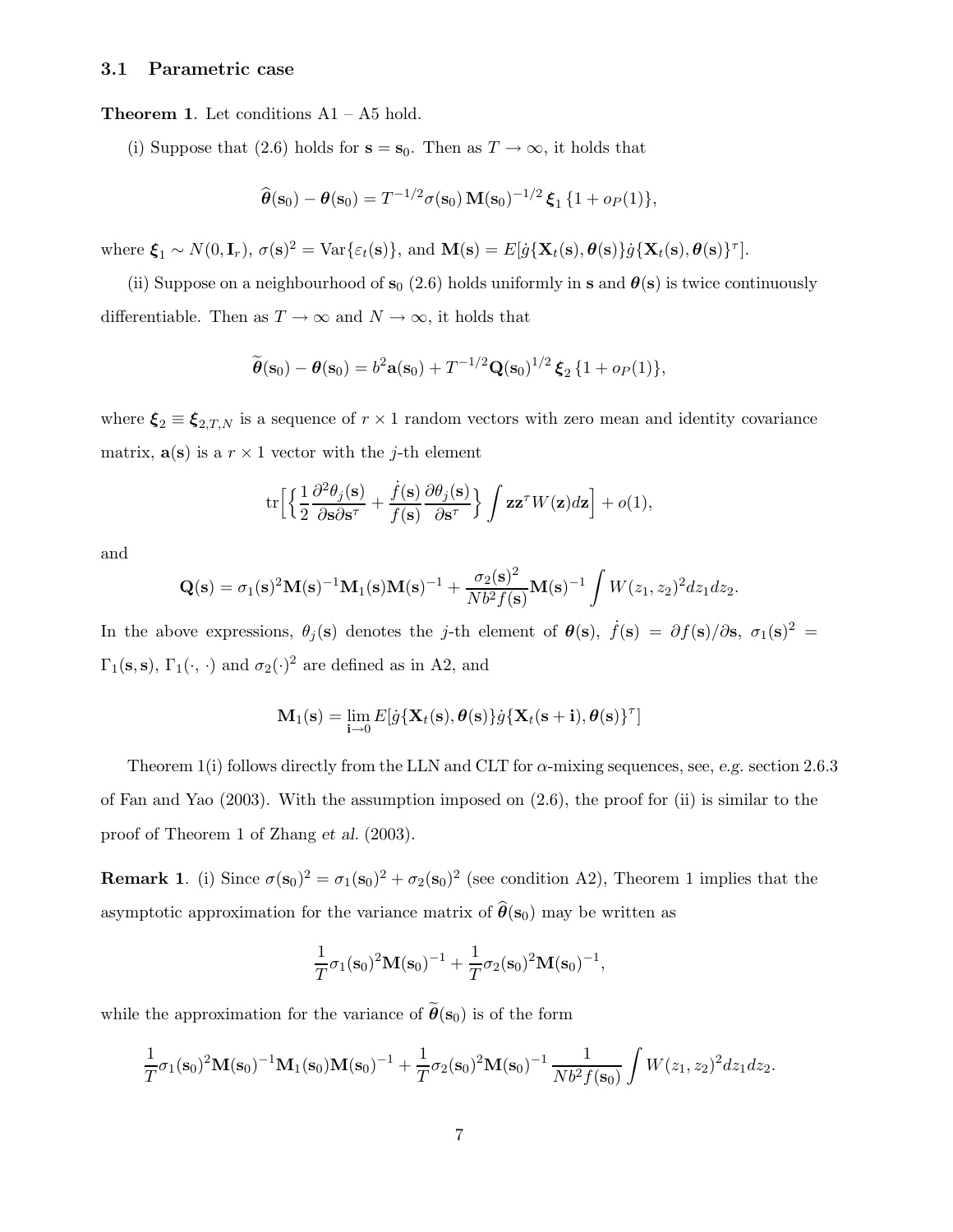Due to possible nugget effect in  $\mathbf{X}_t(\mathbf{s})$ ,  $\mathbf{M}_1(\mathbf{s}_0)$  may not be equal to  $\mathbf{M}(\mathbf{s}_0)$ . If this is the case, typically  $M(s_0) - M_1(s_0)$  is a positive semi-definite matrix. One such example is the linear autoregressive model considered in Zhang et al. (2003). Hence the asymptotic variance of  $\tilde{\theta}(s_0)$ is smaller than that of  $\hat{\theta}(\mathbf{s}_0)$  as long as  $\sigma_2^2(\mathbf{s}_0) \neq 0$  and  $Nb^2 \to \infty$ , *i.e.* the spatial smoothing reduces the variance of the estimation. However in the case of no nugget effect (i.e.  $\sigma_2^2(\mathbf{s}_0) = 0$ and  $M_1(s_0) = M(s_0)$ , no variance reduction may be obtained via spatial smoothing as the asymptotic variances of the two estimators are identical then. This is due to the fact that the spatial smoothing uses effectively the data at locations within distance  $b$  from  $s_0$ . Due to the continuity of the function  $\Gamma_1(\cdot, \cdot)$  stated in A2, the variogram  $E[\{\varepsilon_t(\mathbf{s}) - \varepsilon_t(\mathbf{s}_0)\}^2] \to 0$  as  $\mathbf{s} \to \mathbf{s}_0$ . Hence all the  $\varepsilon_t(s)'$ s from those locations are asymptotically identical as b shrinks to 0. We argue that asymptotic theory under this setting presents an excessively gloomy picture. Adding a nugget effect in the model brings the theory closer to reality since in practice the data used in local spatial smoothing usually contain some noise components which are not identical even within a very small neighborhood. Note that the nugget effect is hardly detectable in practice since we can never estimate  $\Gamma(\mathbf{s} + \Delta, \mathbf{s})$  defined in (2.2) for  $||\Delta||$  less than the minimum pairwise-distance among observed locations.

(ii) Theorem 1(ii) indicates that to minimize the asymptotic mean squared error of the estimator  $\widetilde{\theta}(\mathbf{s}_0)$ , we should use bandwidth b of the order  $(NT)^{-1/6}$ . Note that  $\text{Var}\{\varepsilon_t(\mathbf{s}_0)\}$  =  $\sigma_1(\mathbf{s}_0)^2 + \sigma_2(\mathbf{s}_0)^2$ . With  $b = O\{(NT)^{-1/6}\}$ , the asymptotic mean squared error of the smoothed estimator  $\tilde{\theta}(s_0)$  is smaller than that of  $\hat{\theta}(s_0)$  under the condition  $T = o(N^2)$ . Furthermore, the smaller is  $\sigma_1^2(s_0)/\sigma_2^2(s_0)$  (the system-noise-to-measurement-noise ratio), the larger is the improvement due to spatial smoothing. In particular, if  $\sigma_1^2(s_0) = 0$ , the mean squared error of  $\widetilde{\theta}(s_0)$  is an order of magnitude smaller than that of the method using the data at location  $s_0$  only.

(iii) Without stationarity over the space, we cannot establish the asymptotic normality for the smoothing estimator  $\hat{\boldsymbol{\theta}}(\mathbf{s}_0)$ .

#### 3.2 Nonparametric case

Suppose that  $m_s(\mathbf{x}) = m(\mathbf{s}, \mathbf{x})$  is unknown but  $\frac{\partial^2}{\partial \mathbf{x} \partial \mathbf{x}^T} m(\mathbf{s}, \mathbf{x})$  is continuous in **x**. Similar to the parametric case considered above, the property of the regressor process  $\{X_t(s), s \in S\}$  also plays an important role in relation to the asymptotic properties of the estimators for  $m(\mathbf{s}, \cdot)$ . If there is a nugget effect in  $\{X_t(s), s \in S\}$ , the joint density function of  $X_t(s)$  and  $X_t(i)$ , denoted by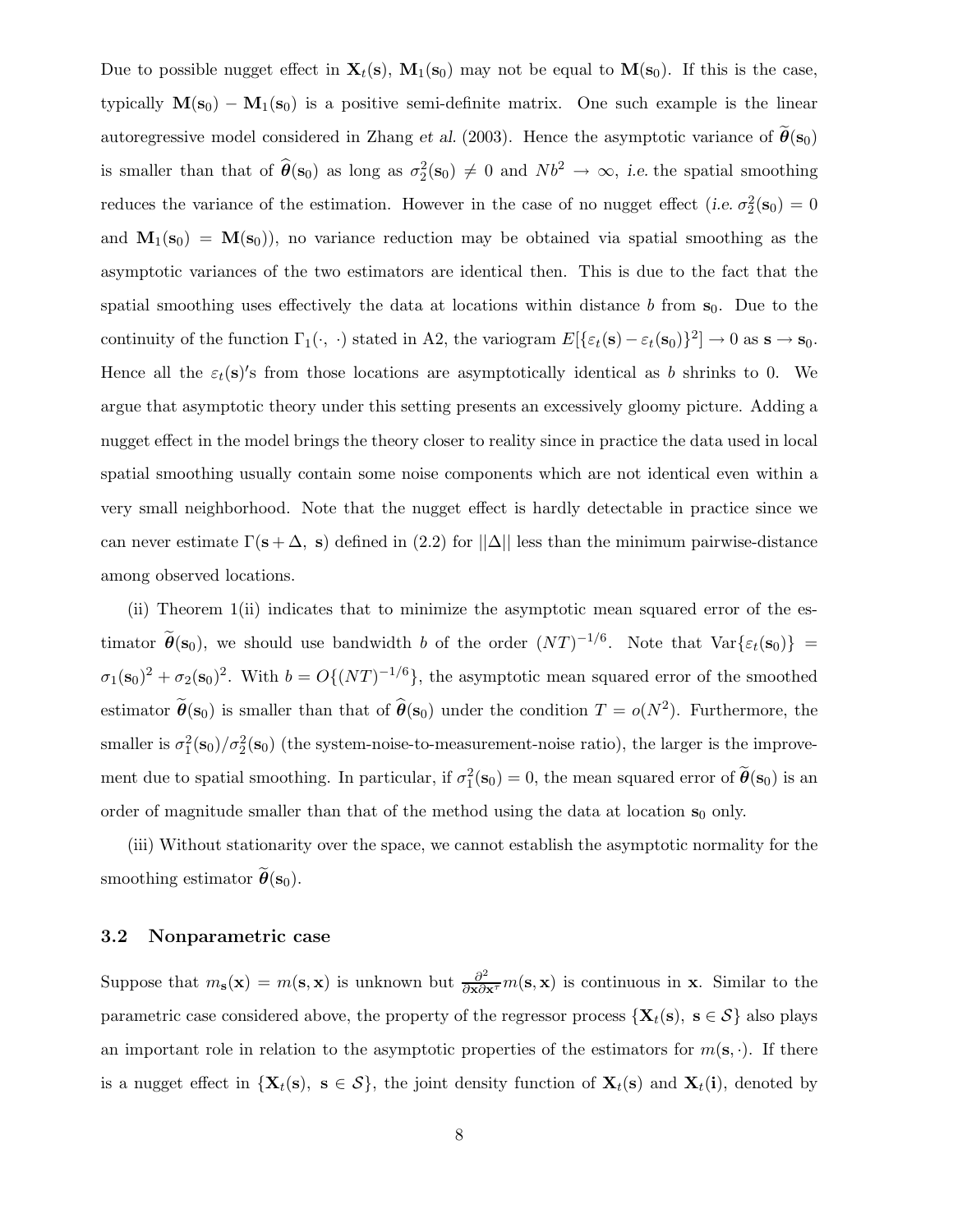$p(\mathbf{s}, \mathbf{i}; \mathbf{x}, \mathbf{y})$ , may admit a well-defined limit:

$$
\lim_{\mathbf{s}\to\mathbf{s}_0,\,\mathbf{i}\to\mathbf{s}_0}p(\mathbf{s},\mathbf{i};\mathbf{x},\mathbf{y})=q(\mathbf{s}_0;\mathbf{x},\mathbf{y}),\tag{3.1}
$$

where  $q(s_0; x, y)$  is continuous in both x and y. Examples for which such a limit exists include a simple AR(1) model  $Y_t(\mathbf{s}) = m\{X_t(\mathbf{s})\} + \varepsilon_t(\mathbf{s})$  with  $X_t(\mathbf{s}) = Y_{t-1}(\mathbf{s})$  and  $\varepsilon_t(\mathbf{s})$  satisfying conditions A1 and A2, or simply  $\mathbf{X}_t(\mathbf{s}) = \mathbf{X}_{t1}(\mathbf{s}) + \mathbf{X}_{t2}(\mathbf{s})$ , where  $\mathbf{X}_{t1}(\mathbf{s})$  has continuous sample paths over space while  $\mathbf{X}_{t2}(s)$ , for different s, are i.i.d.. For the latter,  $q(s_0; \mathbf{x}, \mathbf{y})$  is the joint probability density function of  $\mathbf{X}_t(\mathbf{s}_0)$  and  $\mathbf{X}_{t1}(\mathbf{s}_0) + \mathbf{X}_{t2}(\mathbf{s})$  for any  $\mathbf{s} \neq \mathbf{s}_0$ .

On the other hand, if there exists no nugget effect in  $\{X_t(s), s \in S\}$  in the sense

$$
E[||\mathbf{X}_t(\mathbf{s}) - \mathbf{X}_t(\mathbf{i})||^2] \to 0, \quad \text{as } ||\mathbf{s} - \mathbf{i}|| \to 0,
$$

the joint density function  $p(s, \mathbf{i}; x, y)$  is subject to the irregular behavior dictated by the limits

$$
\int p(\mathbf{s}, \mathbf{i}; \mathbf{x}, \mathbf{y}) d\mathbf{x} d\mathbf{y} \to 1 \quad \text{and} \quad \int ||\mathbf{x} - \mathbf{y}||^2 p(\mathbf{s}, \mathbf{i}; \mathbf{x}, \mathbf{y}) d\mathbf{x} d\mathbf{y} \to 0 \quad \text{as } ||\mathbf{s} - \mathbf{i}|| \to 0.
$$

Therefore  $p(s, i; x, y)$  exhibits a ridge along the line  $x = y$  when  $||s - i||$  is small. Furthermore,  $p(s, i; x, y)$  may diverge to  $\infty$  when  $x = y$ , and 0 otherwise as  $||s - i|| \rightarrow 0$ . In this case, the two-dimensional distribution of  $\{X_t(s), X_t(i)\}\$  degenerates to a one-dimensional distribution when  $||\mathbf{s}-\mathbf{i}|| \to 0$ . Hence it is reasonable to assume that for any measurable  $\psi(\cdot), E[\psi\{\mathbf{X}_t(\mathbf{s})\}|\mathbf{X}_t(\mathbf{i})]$  $\mathbf{x} \rightarrow \psi(\mathbf{x})$ , as  $\|\mathbf{s} - \mathbf{i}\| \rightarrow 0$ . To facilitate an asymptotic approximation, we assume that for any  $||\mathbf{i}_k - \mathbf{s}_0|| \leq Cb$   $(k = 1, 2)$ , where  $C > 0$  is a constant, it holds almost surely that

$$
\left| E[K_h\{\mathbf{X}_t(\mathbf{i}_1) - \mathbf{x}\} \big| \mathbf{X}_t(\mathbf{i}_2)] \right/ K_h\{\mathbf{X}_t(\mathbf{i}_2) - \mathbf{x}\} - 1 \right| \to 0,
$$
\n(3.2)

as  $N, T \to \infty$  and  $b, h \to 0$  (see conditions A4 and A6). This condition may be justified by imposing appropriate assumptions on the manner in which the conditional distribution of  $\mathbf{X}_t(i_1)$ given  $\mathbf{X}_t(i_2)$  degenerates and on the relative speeds at which both b and h converge to 0.

Now we introduce an additional regularity condition.

**A6** The kernel  $K(\cdot)$  is a density function on  $\mathbb{R}^d$  with bounded support, and  $\int yK(y)dy =$ 0. As  $T \to \infty$ ,  $h \to 0$  and  $Th^d \to \infty$ .

**Theorem 2**. Let conditions A1 – A6 holds, and  $\mathbf{x} \in \mathbb{R}^d$  be fixed with  $p(\mathbf{s}_0, \mathbf{x}) > 0$ , where  $p(\mathbf{s}, \cdot) > 0$  denotes the marginal density function of  $\mathbf{X}_t(\mathbf{s})$ .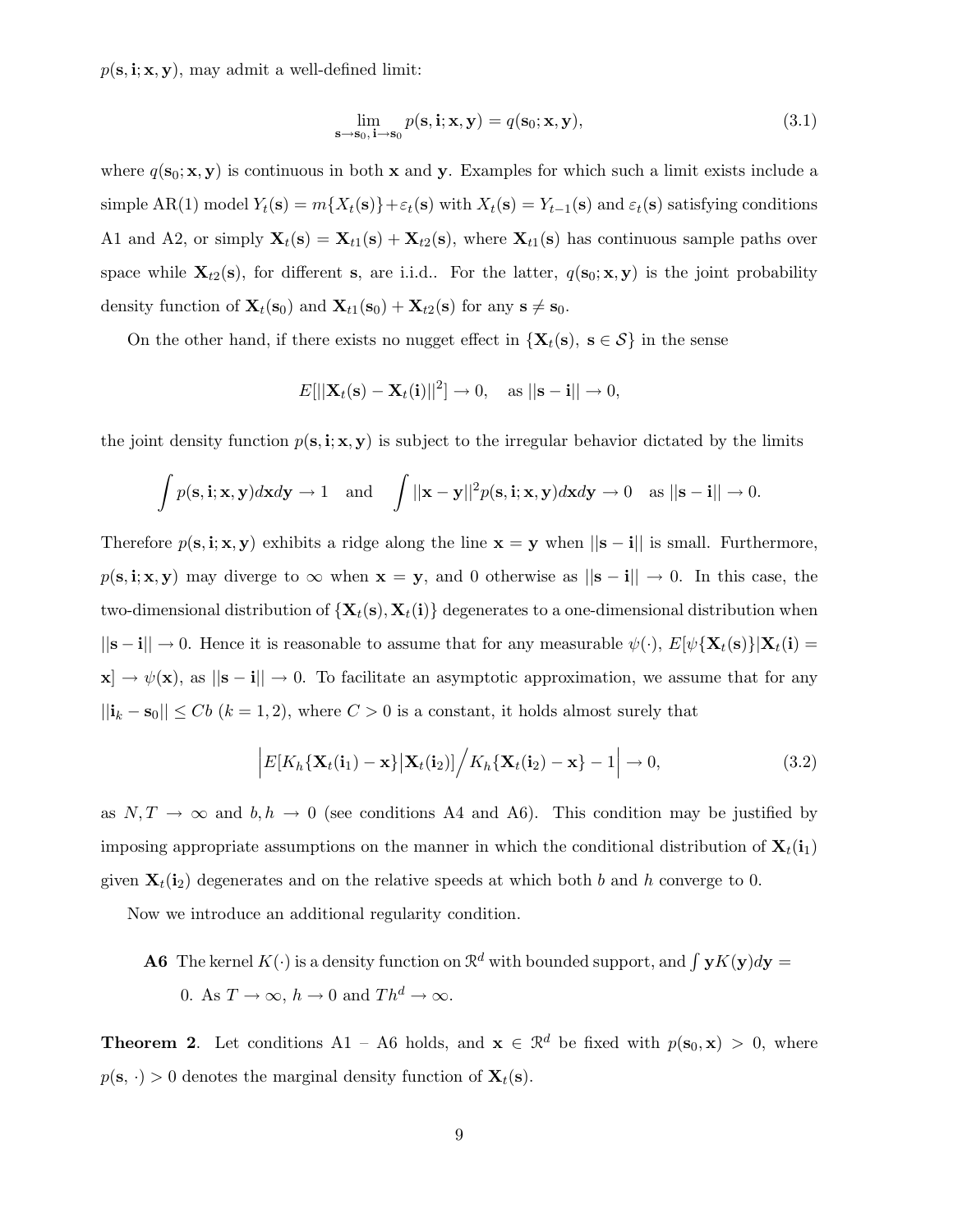(i) As  $T \to \infty$ , it holds that

$$
\widehat{m}(\mathbf{s}_0, \mathbf{x}) - m(\mathbf{s}_0, \mathbf{x}) = h^2 \mu_1(\mathbf{s}_0, \mathbf{x}) + (Th^d)^{-1/2} \nu_1(\mathbf{s}_0, \mathbf{x}) \xi_3 \{1 + o_P(1)\},
$$

where  $\xi_3 \equiv \xi_{3,T}$  is a sequence of random variables with mean 0 and variance 1, and

$$
\mu_1(\mathbf{s}, \mathbf{x}) = \frac{1}{2} \text{tr} \{ \ddot{m}(\mathbf{s}, \mathbf{x}) \int \mathbf{y} \mathbf{y}^{\tau} K(\mathbf{y}) d\mathbf{y} \} + o_P(1), \quad \nu_1(\mathbf{s}, \mathbf{x})^2 = \sigma(\mathbf{s})^2 \int K(\mathbf{y})^2 d\mathbf{y} / p(\mathbf{s}, \mathbf{x}).
$$

(ii) Suppose on a neighbourhood of  $s_0$  (2.9) holds uniformly in s, and  $\frac{\partial^2}{\partial s \partial t}$  $\frac{\partial^2}{\partial s \partial s^\tau} m(s, \mathbf{x})$  and  $p(s, \mathbf{x})$ are uniformly continuous in both s and x.

(a) Under condition (3.1), it holds that as  $T \to \infty$  and  $N \to \infty$ ,

$$
\widetilde{m}(\mathbf{s}_0, \mathbf{x}) - m(\mathbf{s}_0, \mathbf{x}) = h^2 \mu_1(\mathbf{s}_0, \mathbf{x}) + b^2 \mu_2(\mathbf{s}_0, \mathbf{x}) \n+ (Th^d)^{-1/2} \nu_2(\mathbf{s}_0, \mathbf{x}) \xi_4 \{1 + o_P(1)\},
$$
\n(3.3)

where  $\xi_4 \equiv \xi_{4,T,N}$  is a sequence of random variables with mean 0 and variance 1, and

$$
\mu_2(\mathbf{s}, \mathbf{x}) = \text{tr}\Big[\Big\{\frac{1}{2}\frac{\partial^2 m(\mathbf{s}, \mathbf{x})}{\partial \mathbf{s} \partial \mathbf{s}^{\tau}} + \frac{\dot{f}(\mathbf{s})}{f(\mathbf{s})}\frac{\partial m(\mathbf{s}, \mathbf{x})}{\partial \mathbf{s}^{\tau}}\Big\}\int \mathbf{z}\mathbf{z}^{\tau}w(\mathbf{z})d\mathbf{z}\Big] + o(1),
$$
  

$$
\nu_2(\mathbf{s}, \mathbf{x})^2 = h^d \sigma_1(\mathbf{s})^2 \frac{q(\mathbf{s}; \mathbf{x}, \mathbf{x})}{p(\mathbf{s}, \mathbf{x})^2} + \frac{1}{Nb^2} \frac{\sigma(\mathbf{s})^2}{p(\mathbf{s}, \mathbf{x})f(\mathbf{s})}\int w(\mathbf{z})^2 d\mathbf{z}\int K(\mathbf{y})^2 d\mathbf{y}.
$$

(b) Under condition (3.2), (3.3) still holds but with  $\nu_2(\mathbf{s}_0, \mathbf{x})$  replaced by  $\nu_3(\mathbf{s}_0, \mathbf{x})$ , where

$$
\nu_3(\mathbf{s}, \mathbf{x})^2 = \sigma_1(\mathbf{s})^2 \int K(\mathbf{y})^2 d\mathbf{y} / p(\mathbf{s}, \mathbf{x}).
$$

**Remark 2.** (i) The condition (3.3) indicates that the variance of the estimation for  $m(\mathbf{s}_0, \mathbf{x})$ may be reduced by the spatial smoothing provided there exists a nugget effect in the process of  $\mathbf{X}_t(\mathbf{s})$  in the sense of (3.1) and  $Nb^2 = O(h^{-d})$ . In fact the convergence rate for  $\tilde{m}$  is  $\sqrt{T}$ while that for  $\hat{m}$  is merely  $\sqrt{Th^d}$ . Since the only difference between  $\nu_3(s, x)^2$  and  $\nu_1(s, x)^2$  is that  $\sigma_1(s)^2$  in the definition of  $\nu_3(s,x)^2$  is replaced by  $\sigma(s)^2 = \sigma_1(s)^2 + \sigma_2(s)^2$ , the variance of the estimator is reduced by the spatial smoothing if there is a nugget effect in the noise process  $\varepsilon_t(\mathbf{s})$  (i.e.  $\sigma_2(\mathbf{s}_0) > 0$ ) but not in the process of  $\mathbf{X}_t(\mathbf{s})$ , although the convergence rates for the two estimators are the same. On the other hand, there is no variance reduction in case that there is no nugget effect in both the noise and regressor processes.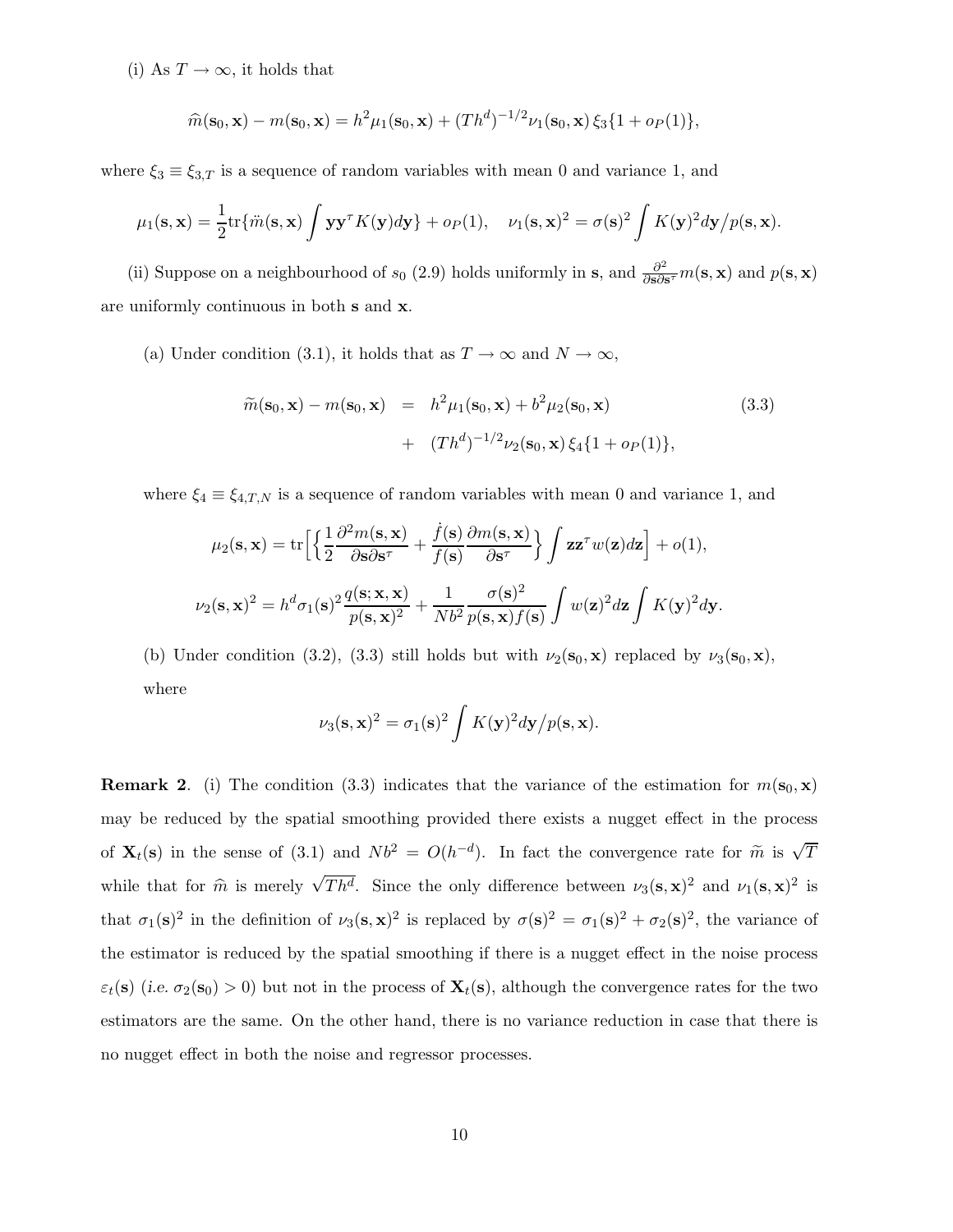(ii) With some additional regularity conditions, it may be proved that  $\xi_{3,T}$  converges in distribution to an  $N(0, 1)$  random variable. See, for example, section 2.6.4 of Fan and Yao (2003). However without the stationarity over the space,  $\xi_4$  is not necessarily normal.

**Proof of Theorem 2.** We only sketch the proof for (ii), as the proof for (i) is similar and less involved.

Condition A3 implies  $\sum_{1 \le n \le N} W_b(s_n - s_0) \sim Nf(\mathbf{s}_0)$ . Note that  $W(\cdot)$  has a bounded support. It follows from the uniform convergence assumption on (2.9) that

$$
\widetilde{m}(\mathbf{s}_0, \mathbf{x}) - m(\mathbf{s}_0, \mathbf{x}) = \frac{1}{NTf(\mathbf{s}_0)} \sum_{n=1}^N \frac{1}{p(\mathbf{s}_n, \mathbf{x})} \sum_{t=1}^T \varepsilon_t(\mathbf{s}_n) K_h \{ \mathbf{x}_t(\mathbf{s}_n) - \mathbf{x} \} W_b(\mathbf{s}_n - \mathbf{s}_0) \{ 1 + o_P(1) \}
$$
\n
$$
+ \frac{h^2}{2Nf(\mathbf{s}_0)} \sum_{n=1}^N \int \mathbf{y}^\tau \ddot{m}(\mathbf{s}_n, \mathbf{x}) \mathbf{y} K(\mathbf{y}) d\mathbf{y} W_b(\mathbf{s}_n - \mathbf{s}_0) \{ 1 + o_P(1) \},
$$
\n
$$
+ \frac{1}{Nf(\mathbf{s}_0)} \sum_{n=1}^N \{ m(\mathbf{s}_n, \mathbf{x}) - m(\mathbf{s}_0, \mathbf{x}) \} W_b(\mathbf{s}_n - \mathbf{s}_0) \{ 1 + o(1) \}
$$
\n
$$
\equiv I_1 \{ 1 + o_P(1) \} + I_2 \{ 1 + o_P(1) \} + I_3.
$$

Again it follows from condition A3 that

$$
I_2 \sim \frac{h^2}{2} \int \mathbf{y}^\tau \ddot{m}(\mathbf{s}_0, \mathbf{x}) \mathbf{y} K(\mathbf{y}) d\mathbf{y},\tag{3.4}
$$

$$
I_3 \sim b^2 \int \left\{ \frac{1}{2} \mathbf{z}^\tau \frac{\partial^2 m(\mathbf{s}, \mathbf{x})}{\partial \mathbf{s} \partial \mathbf{s}^\tau} \Big|_{\mathbf{s} = \mathbf{s}_0} \mathbf{z} + \mathbf{z}^\tau \frac{\dot{f}(\mathbf{s}_0)}{f(\mathbf{s}_0)} \frac{\partial m(\mathbf{s}, \mathbf{x})}{\partial \mathbf{s}^\tau} \Big|_{\mathbf{s} = \mathbf{s}_0} \mathbf{z} \right\} W(\mathbf{z}) d\mathbf{z}.
$$
 (3.5)

Note that  $EI_1 = 0$ . Let  $\xi_3 = I_1/\sqrt{E(I_1^2)}$ . In view of (3.4) and (3.5), Theorem 2(ii) holds if we may show  $E(I_1^2) \sim \nu_2(\mathbf{s}_0, \mathbf{x})^2/(Th^d)$  under (3.1), and  $E(I_1^2) \sim \nu_3(\mathbf{s}_0, \mathbf{x})^2/(Th^d)$  under condition (3.2). We prove these two asymptotic results below.

It follows from condition A1 that

$$
EI_1^2 = \frac{1}{N^2T^2f(\mathbf{s}_0)^2} \sum_{n=1}^N \frac{1}{p(\mathbf{s}_n, \mathbf{x})^2} \sum_{t=1}^T \sigma(\mathbf{s}_n)^2 W_b(\mathbf{s}_n - \mathbf{s}_0)^2 E[K_h\{\mathbf{X}_t(\mathbf{s}_n) - \mathbf{x}\}^2]
$$
  
+ 
$$
\frac{1}{N^2T^2f(\mathbf{s}_0)^2} \sum_{1 \le n \ne j \le N} \frac{1}{p(\mathbf{s}_n, \mathbf{x})p(\mathbf{s}_j, \mathbf{x})} \sum_{t=1}^T \Gamma(\mathbf{s}_n, \mathbf{s}_j) W_b(\mathbf{s}_n - \mathbf{s}_0) W_b(\mathbf{s}_j - \mathbf{s}_0) C(\mathbf{s}_n, \mathbf{s}_j)
$$
  
= 
$$
\frac{1}{N^2Th^d f(\mathbf{s}_0)^2} \sum_{n=1}^N \frac{1}{p(\mathbf{s}_n, \mathbf{x})} \sigma(\mathbf{s}_n)^2 W_b(\mathbf{s}_n - \mathbf{s}_0)^2 \int K(\mathbf{y})^2 d\mathbf{y} \{1 + o(1)\}
$$
  
+ 
$$
\frac{1}{N^2Tf(\mathbf{s}_0)^2} \sum_{1 \le n \ne j \le N} \frac{1}{p(\mathbf{s}_n, \mathbf{x})p(\mathbf{s}_j, \mathbf{x})} \Gamma(\mathbf{s}_n, \mathbf{s}_j) W_b(\mathbf{s}_n - \mathbf{s}_0) W_b(\mathbf{s}_j - \mathbf{s}_0) C(\mathbf{s}_n, \mathbf{s}_j)
$$
  
=  $I_{11} + I_{12}$ , (3.6)